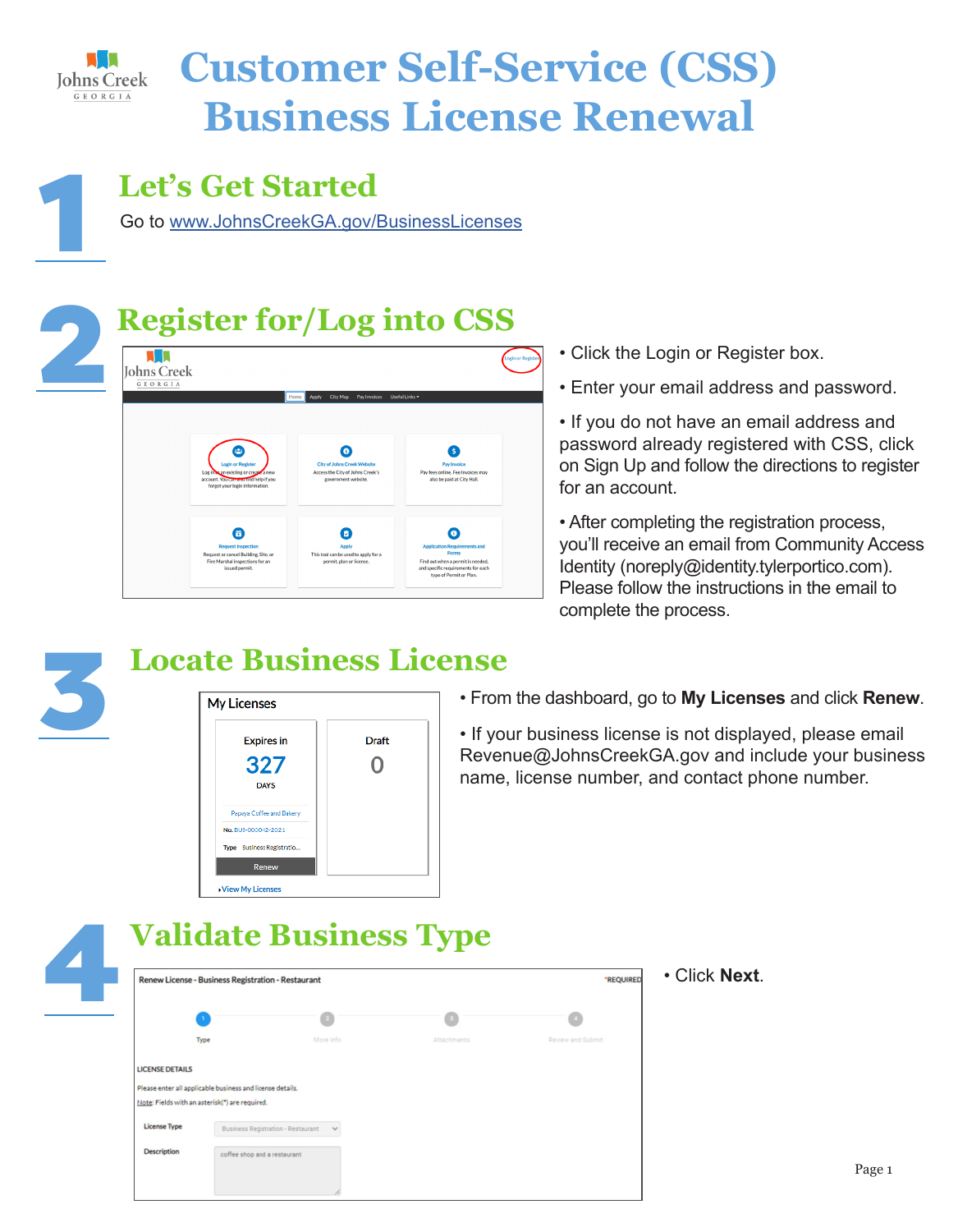### 5 **Add / Update Information**

| Renew License - Business Registration - Restaurant                                                                                                               | *REQUIRED      |             |                   |
|------------------------------------------------------------------------------------------------------------------------------------------------------------------|----------------|-------------|-------------------|
| $\backsim$                                                                                                                                                       | $\overline{2}$ |             |                   |
| Type                                                                                                                                                             | More Info      | Attachments | Review and Submit |
| <b>MORE INFO</b>                                                                                                                                                 |                |             |                   |
| Please add/update the requested information below and answer all questions regarding this license application.<br>Note: Fields with an asterisk(") are required. |                |             |                   |
| <b>Full-time Employees</b>                                                                                                                                       |                |             |                   |
| <b>State ID Number</b>                                                                                                                                           |                |             |                   |
|                                                                                                                                                                  |                |             |                   |
| Back                                                                                                                                                             |                |             | Next              |

- Update information as needed.
- Click **Next**.

- Click **Add** (plus button) to upload any required documents.
- a. Navigate to the location of the file on your computer or drive.
- b. Select the file.
- c. Click **Open**.
- d. Click **Next**.







# **Review & Submit**

|                   | $\checkmark$         | ✓                                         | $\checkmark$ |                                    | • Review the renewal application.                 |
|-------------------|----------------------|-------------------------------------------|--------------|------------------------------------|---------------------------------------------------|
|                   | Type                 | More Info                                 | Attachments  | <b>Review and Submit</b><br>Submit | • If any corrections are required,<br>click Back. |
| Locations         |                      |                                           |              |                                    |                                                   |
|                   | Physical             | 400 S Eagle St, Naperville, IL., 60540    |              |                                    | • Click Submit.                                   |
|                   | <b>Parcel Number</b> | 0713441019                                |              |                                    |                                                   |
| <b>Basic Info</b> |                      |                                           |              |                                    |                                                   |
|                   | Type                 | <b>Business Registration - Restaurant</b> |              |                                    |                                                   |
|                   | Description          | coffee shop and a restaurant              |              |                                    |                                                   |
|                   | <b>Applied Date</b>  | 11/10/2021                                |              |                                    |                                                   |